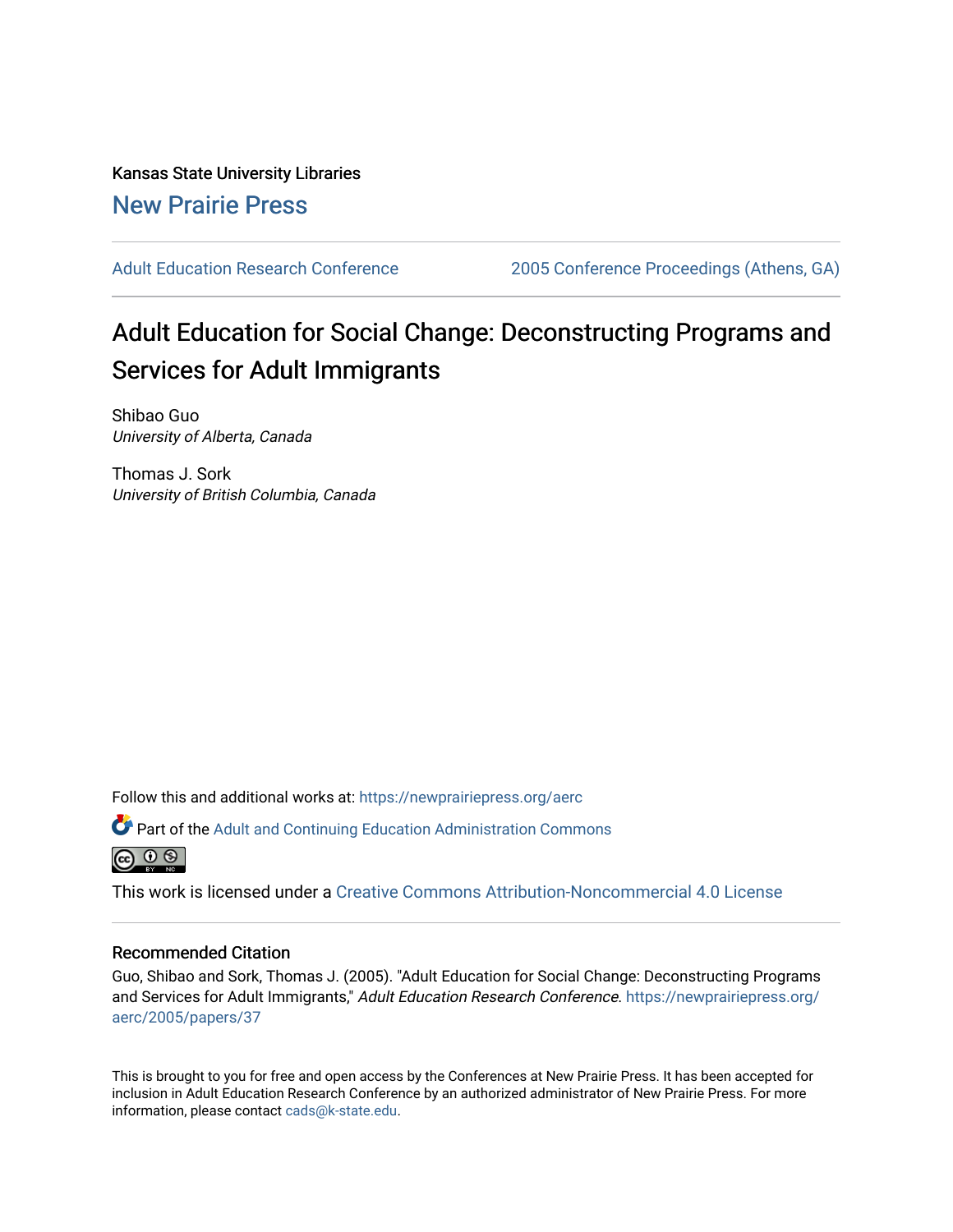## **Adult Education for Social Change: Deconstructing Programs and Services for Adult Immigrants**

Shibao Guo, University of Alberta, Canada Thomas J. Sork, University of British Columbia, Canada

**Abstract**: *This research examines the role of adult education in bringing about social change through community development initiatives at SUCCESS, an immigrant community organization in Vancouver. It focuses on: the historical development of SUCCESS, the provision of programs and services, major changes in SUCCESS, and the social forces behind the changes.*

#### **Purpose of the Study**

The role of adult education for social change and community development has been addressed by a number of adult educators (Lindeman, 1926; Freirie, 1970; Cunningham, 2000). However, in an immigrant country like Canada, the changing demographics in recent years have posed both challenges and new opportunities for further development in adult education. The 2001 Census of Canada (Statistics Canada, 2003) reveals that as of May 15, 2001, 18.4 per cent of the total population were born outside the country, and that 13.4 per cent identified themselves as visible minorities. As new citizens to Canada, they need educational programs to help them navigate the complex paths that citizenship entails and to upgrade their language, knowledge and skills to fully participate in Canadian society. This research attempts to address the role of adult education programs in bringing about social change through community development initiatives at an immigrant community organization in Vancouver, Canada, called SUCCESS—United Chinese Community Enrichment Services Society. It focuses on: (i) the historical development of SUCCESS, (ii) the provision of programs and services for adult immigrants, (iii) major changes in SUCCESS, and (iv) the social forces behind the changes.

#### **Theoretical Framework**

This study was informed by three theoretical constructs: (i) adult education for community change, (ii) inclusive citizenship, and (iii) program planning as the negotiation of power and interests. As early as in the 1920s, Lindeman (Brookfield, 1987) deliberated on the social role of adult education. He viewed adult education as an agency of social progress and the most reliable instrument for social actionists. An early Canadian example of community development was the Antigonish Movement led by Moses Coady and Jimmy Tompkins (Welton, 2001). After Lindeman and Coady, critical adult educators such as Freire (1970) and Cunningham (2000) further advanced the role of adult education for social transformation and emancipatory learning. Freire (1970) argues that adult education is an important tool to raise people's critical consciousness through action and cultural reflection, or praxis. Cunningham (2000) regards social movements and social learning as a major source of alternative knowledge production. Community development is an important site where such learning can take place.

 As part of its social role, adult education is also deemed an important forum for building inclusive citizenship. Citizenship can be defined as membership in a socio-political community which comprises four dimensions: legal status, rights, identity, and participation (Bloemraad, 2000). Traditional liberals advocate a culturally neutral state (Rawls, 1971). Critics of such a paradigm claim, however, that the ideal of a culturally neutral state embodies an oppressive illusion (Kymlicka, 1995; Young, 1995). It promotes a universal citizenship, which ignores differences and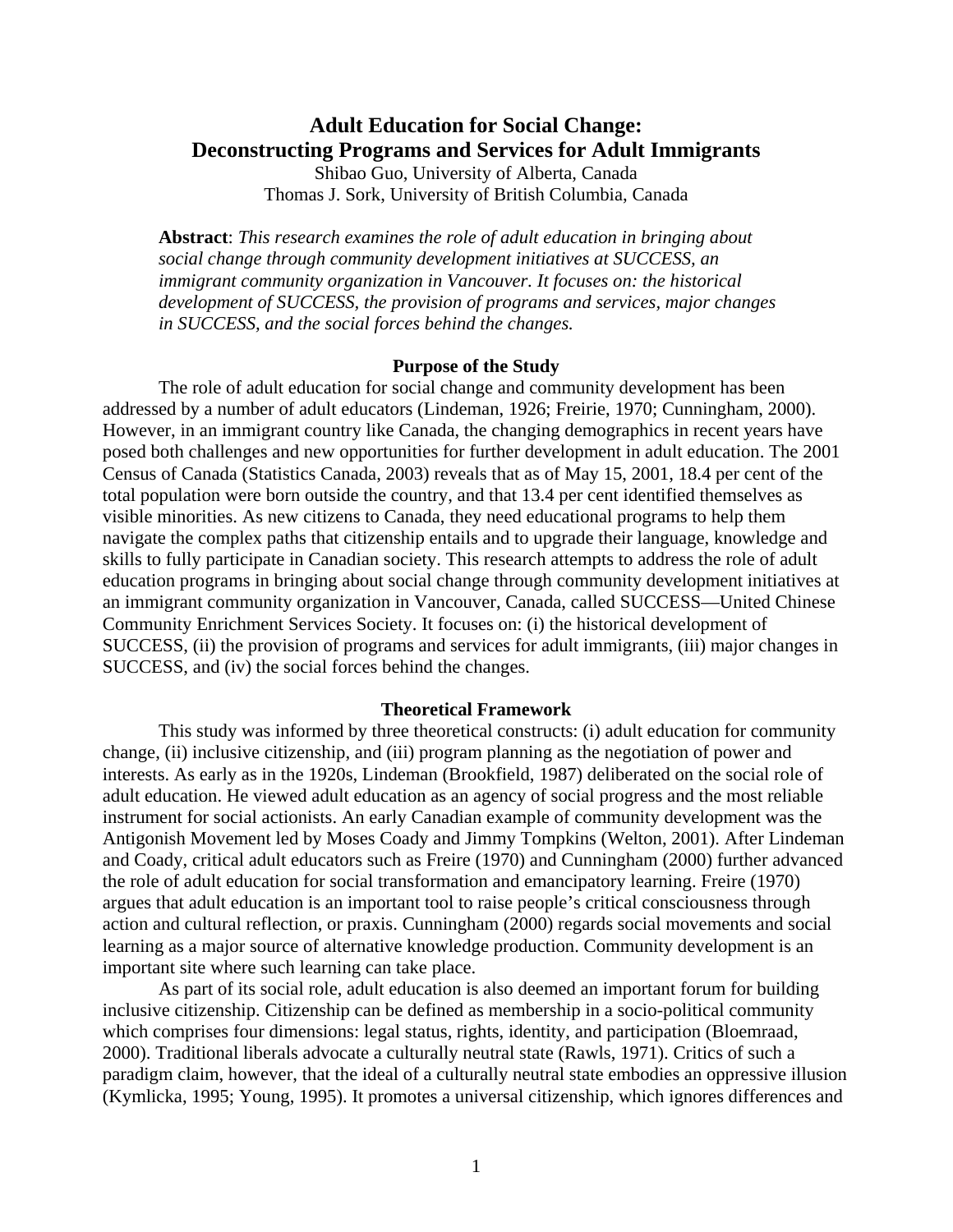perpetuates oppression and inequality. Consequently they propose "differentiated citizenship" as an alternative model. As to the best approach for promoting citizenship, Derwing (1992) suggests a community-based, learner-centred model in which members of cultural and linguistic communities are involved in every aspect of programs.

This call for a high level of learner involvement in programs—including the planning of programs—invokes the work of Cervero and Wilson (1994, 1996) who argue that program planning is fundamentally a process of negotiating power and interests among people who have varying degrees of influence over the shape and substance of programs because of asymmetrical power relations. Cervero and Wilson propose the ideal of "substantively democratic planning" as a means to "level the playing field" when planning actors—because of their social relations [and varying degrees of social capital]—are unlikely to have equal influence over important planning decisions.

We argue in this paper that in the case of SUCCESS, the development and character of the programs offered was determined not so much by the interactions of individuals in planning groups representing the interests of various stakeholders, but rather by the changing nature of Canada's immigration policy, the shifting character of the immigrant population, and government funding.

#### **Research Design**

The central guiding question for this research was: How did a community-initiated voluntary organization such as SUCCESS respond to changing needs of an ethnic community in a multicultural society? Two major qualitative research methods were used to conduct this study: document analysis and personal interviewing. The selection of research methods derived from the nature of this research as an interpretive study, and its attempts to understand people's lived experience with the organization. The document analysis included SUCCESS annual reports, newsletters, minutes of annual general meetings, important speeches, and program brochures. Twenty interviews were conducted with the Executive, Board members, and Program Directors. Time and resources did not permit interviews with clientele, so their views of this organization were not represented here. In addition to the two major methods, site visits and participant observation were used as complementary methods to help contextualize what was read and heard about the organization. A four-stage process of analysis was developed: (i) identifying main points, (ii) searching for salient themes and recurring patterns, (iii) grouping common themes and patterns into related categories, and (iv) comparing all major categories with reference to selected theoretical constructs to form new perspectives. This four-stage process assured frequent interplay between the data and theory.

#### **Findings**

To illustrate how SUCCESS emerged as a key adult education provider for new immigrants and how its programs and services evolved in response to changing circumstances, we focus on two areas: the circumstances of its founding and development, and how it remained responsive to a changing policy and immigration context.

#### *A Brief History of SUCCESS*

SUCCESS was founded in 1973 in response to the failure of government agencies and mainstream organizations to provide accessible social services and adult education programs for Chinese immigrants. The development of SUCCESS can be summarized in three stages (Guo, 2002). Stage One, from 1973-1979, saw the establishment of the Chinese Connection Project, a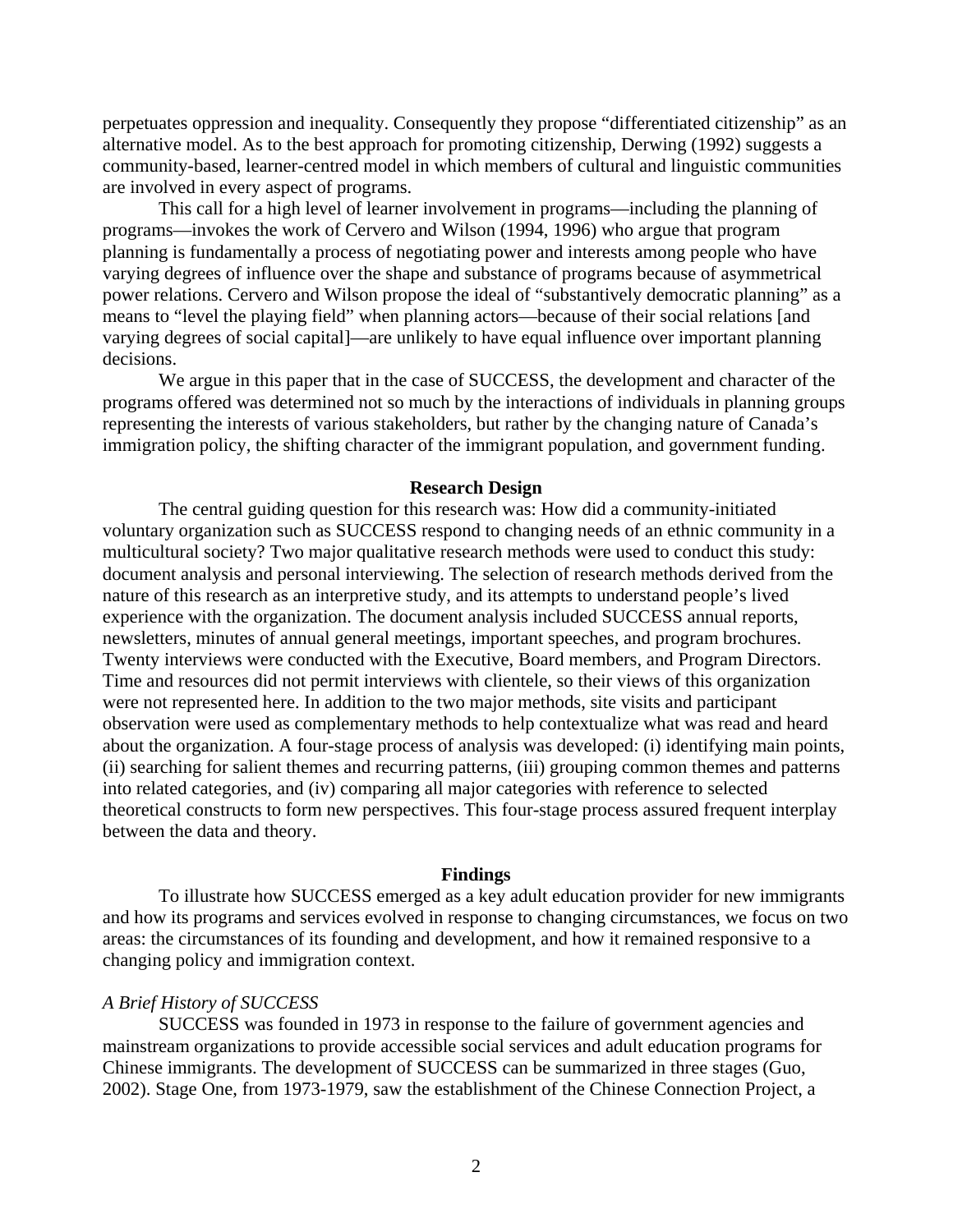demonstration project funded by Health and Welfare Canada to bridge the 'gap' between social service agencies and the needs of newly-arrived Chinese immigrants primarily from Hong Kong. During this stage, the organization mainly provided basic settlement services and language assistance. Specific services include, for example, ESL classes and information on Canada's education and health care system. This project also involved making direct referrals of immigrants to other service providers and providing translation services to help them navigate unfamiliar bureaucracies and organizations.

Stage Two, from 1979-1989, was a developing and maturing stage during which there was a large increase in Chinese immigrants from Hong Kong due to the Sino-British Agreement on the future of Hong Kong. This increased demand led to substantial increases both in the volume of services and budget. Another change that occurred during this period was that immigrants were settling in a broader geographic area beyond the Chinatown area (located in downtown Vancouver) and this led to establishing two branch offices outside Chinatown. During this maturing stage SUCCESS won a number of awards from the Chinese community and mainstream organizations in recognition of its contributions to community development. Another noteworthy development during this period was a growing advocacy role in response to instances of discrimination in national and local media. Two major racist incidents occurred when the Chinese were slighted in the media. In the first incident, a national TV news magazine erroneously portrayed second and third-generation Canadian citizens of Chinese descent as foreign students taking educational opportunities away from white Canadians at taxpayers' expense. In the second, CBC Radio broadcast the "Dim Sum Diaries," which satirized the accents of new Chinese immigrants and stereotypes of their behaviour. SUCCESS participated in a national campaign against the first and led a protest against the second resulting in apologies and withdrawal of programs.

 Stage Three, from 1989-1998, was characterized by expansion and transformation. By the time it celebrated its 25th anniversary in 1998, SUCCESS had become a well-established multilevel service agency providing a wide range of programs and services to both Chinese and non-Chinese immigrants. During this period, the make-up of the immigrant population shifted with increasing numbers coming from other regions including Taiwan and Mainland China. The lead up to the handover of Hong Kong to China in 1997, produced a substantial influx of immigrants from Hong Kong. The changing composition of immigrants required SUCCESS to alter its program offerings to include, for example, more programs suited to professional and business immigrants and the growing numbers of Mandarin speaking immigrants.

From this brief summary, it can be seen that SUCCESS was constantly responding to changing needs and to the gaps left by government and mainstream organizations who were not developing programs for this group.

### *Major Changes in SUCCESS*

SUCCESS experienced tremendous changes between 1973 and 1998. These changes were manifested in the growth of the organization, the expansion of programs and services, and changes in its mandate.

First, the fiscal growth of SUCCESS during its first 25 years was most evident. When it was founded in 1973, the organization only employed four full time professional social workers. By 1998, it had a professional team consisting of over 200 people. At its initial stage, it was funded by less than 100,000 dollars a year; when it reached its 25th anniversary, its annual budget has reached 8 million dollars. The number of clients receiving its programs and services skyrocketed from its initial 2,000 client contacts a year to over 200,000 by 1998. Physically, the organization has grown from the very beginning in a 300-square foot office in Chinatown to an organization with multiple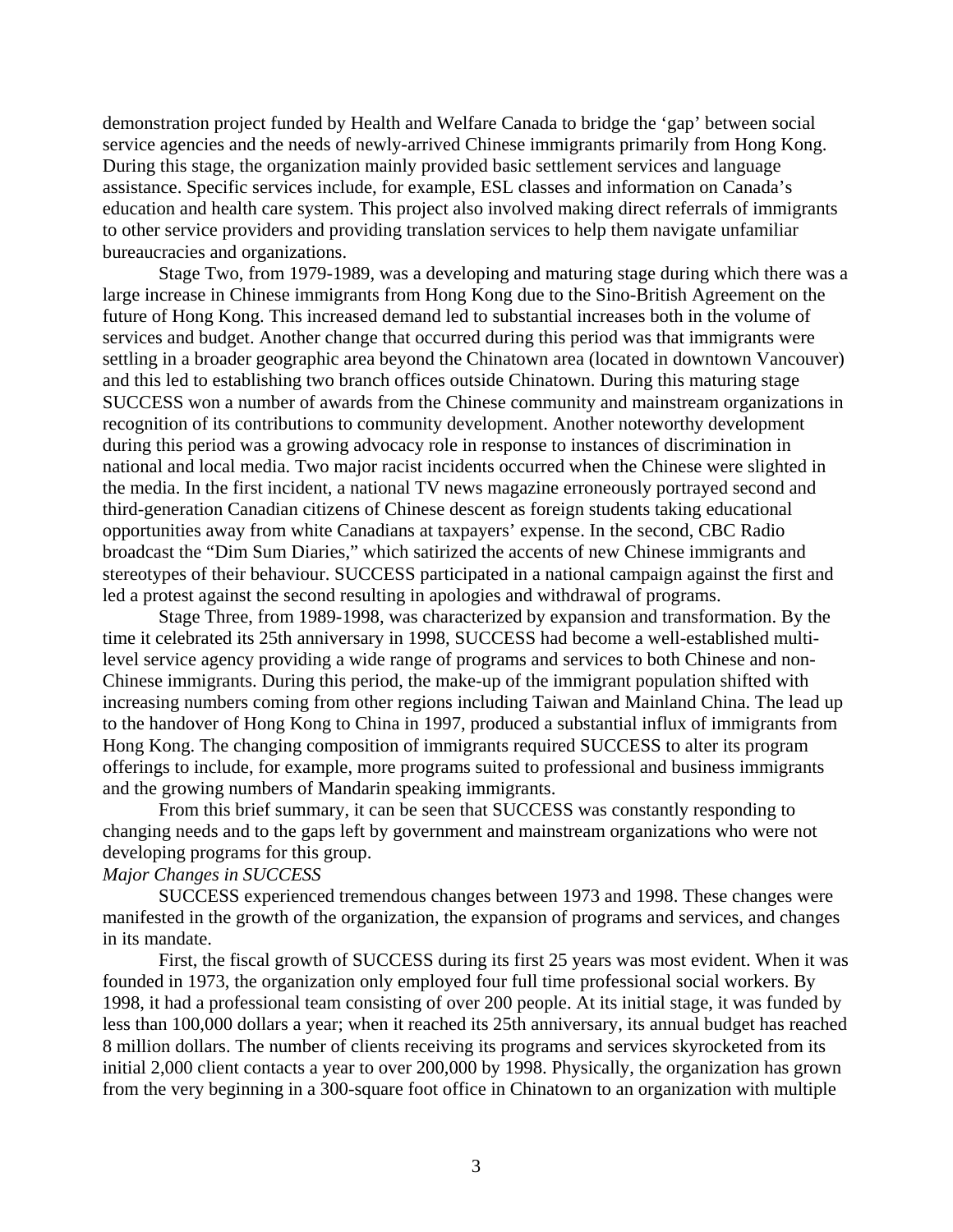satellite offices in the Greater Vancouver area with headquarters in a 26,000-square foot Social Service Building of its own.

Other important changes were seen in its programs and services. In the 1970s, its lack of resources limited its provision to basic settlement services such as language interpretation and information services. By the 1990s, it was providing a whole range of programs including airport reception, settlement services, language training, counselling services, small business development and training, employment training and services, and group and community services. It was no longer just a single-focus organization providing only settlement services; it has become a wellestablished multi-service community organization. Some of these programs have remained constant throughout this 25-year period because the needs have remained more or less unchanged. For example, ESL programs within the Language Training and Settlement Services area have remained important for all non-English speaking immigrants to help them acquire the language skills necessary for full participation in society. Programs in the Business Development and Employment Training areas are responding to increases in the number of business and professional immigrants. Its holistic approach helps immigrants become competent, socially, culturally, linguistically, and economically.

Further changes which were not as noticeable as the former two were those in its mandate. SUCCESS was established in 1973 as a demonstration project, which was supposed to end in three years. Its mandate was mainly to help non-English speaking Chinese immigrants through providing basic immigrant settlement services with the assistance of bilingual social workers who could speak both English and Chinese. Its situation in 1998 demonstrated that SUCCESS had become a multicultural and multiethnic organization. Its clientele comprised immigrants from non-Chinese ethnic backgrounds, including those from mainstream society. To reflect the demographic changes of its clients, its professional team has also become ethno-culturally inclusive. Their programs and services were made available in many languages other than Cantonese and English.

This study has demonstrated that the changes which took place in SUCCESS touched many aspects of the organization. SUCCESS has grown exponentially and strong enough to be noticeable not just in the Chinese community but also in mainstream society. It played multiple roles with a three-pronged focus: providing professional services and adult education programs, advocating on behalf of immigrants, and facilitating citizenship education and community development. One of the most important contributions was that it helped build a community for adult immigrants where they felt they belonged.

#### **Discussion**

This study deconstructs the evolvement of SUCCESS by highlighting three major social forces that have contributed to the changes of SUCCESS, including changes in immigration policies, the changing profile and needs of immigrants; and government funding.

First, the profile of immigrants has changed owing to changes in Canadian immigration policies, such as the adoption of the 'immigration point system' in 1967, the introduction of the business immigrant category in the 1980s, and the opening of the immigration division in the Canadian Embassy in Beijing in the 1990s. One consequence of the most recent policy change was the increase of Mandarin-speaking immigrants from China.

The point system contributed to the formation of a cultural mosaic in Canada. In response to the growing linguistic and cultural diversity in Canada, the Liberal government of Pierre Trudeau formalized an official policy on multiculturalism in 1971. The main goal of this policy was to encourage integration of immigrants into Canadian society without the loss of their cultural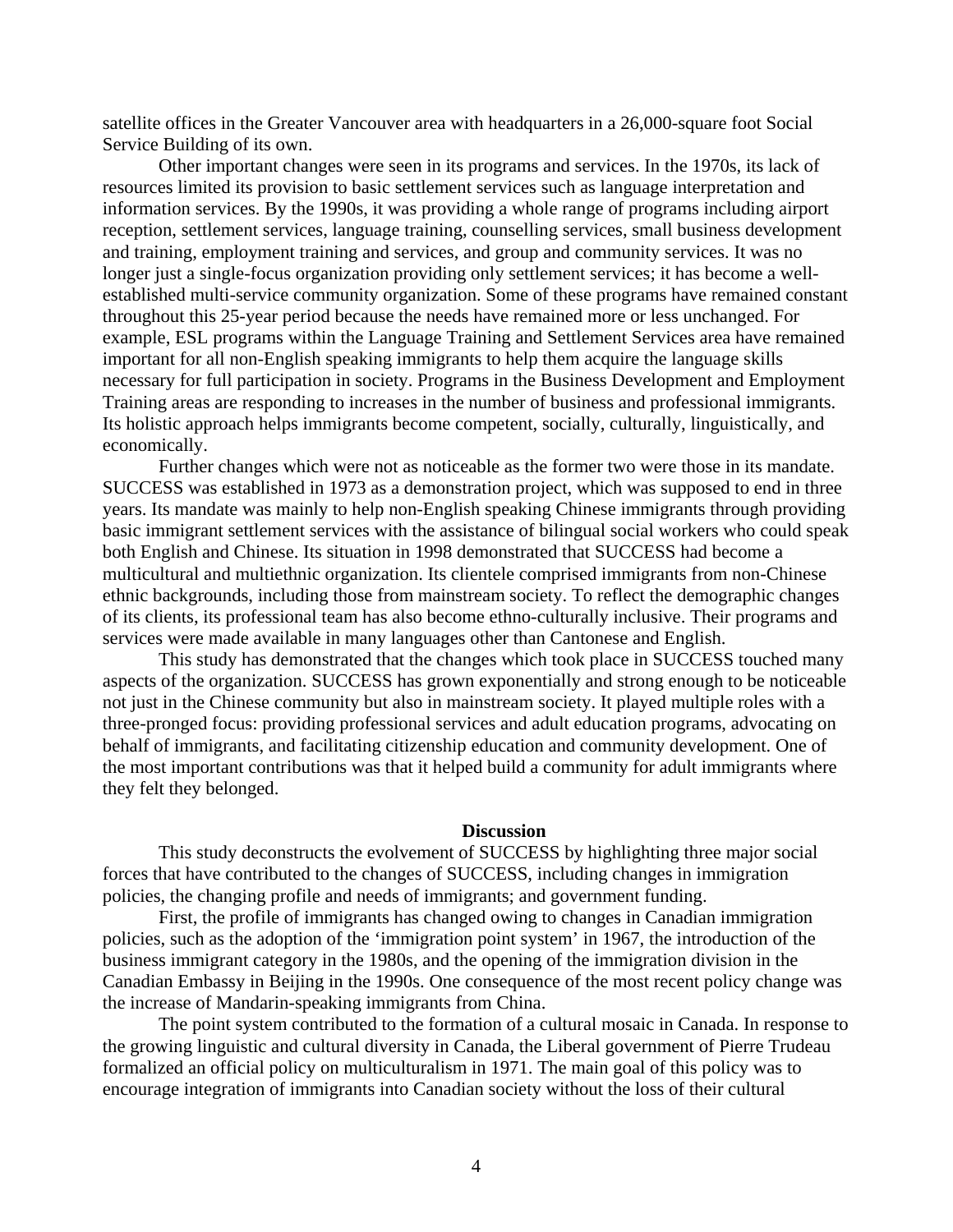identities and traditions. Rather than a "melting pot" in which people from various cultures are assimilated into the dominant culture, the image of multiculturalism in Canada was characterized by cultural pluralism and diversity. For immigrants, this meant that they were not expected to give up their cultural identity to become fully integrated into society. For immigrant service societies like SUCCESS, this meant that education was to be used to help with this integration while avoiding cultural homogenization. So for SUCCESS, the challenge became identifying strategies to assist with integration while creating and maintaining social spaces where immigrants felt "at home."

Second, the needs of newly-arrived immigrants differed from their early counterparts and SUCCESS responded to meet these changing needs. For example, to make its programs and services more accessible to new immigrants, especially those from Taiwan and Mainland China, SUCCESS established Mandarin service centres and hired Mandarin-speaking staff members in each office. In the 1990s, many new arrivals were professional and business immigrants and SUCCESS introduced employment and small business training programs, in addition to its settlement services and language training programs. It is clear that the organization was sensitive and adaptive to changing community needs.

Another force that influenced the changes in SUCCESS was government funding. In Canada, the three levels of government that provide services are federal, provincial and municipal. Immigration policies are the jurisdiction of the federal government and, until recently, the federal government has been the primary funding source for immigrant services. But funding becomes more complicated when programs address needs that are typically in the provincial or municipal jurisdiction. For example, in Canada, education and health are both provincial responsibilities and municipal governments often cooperate with these two senior levels to provide local services. In recent years, the funding that has historically been provided for immigrant services by the federal government has been passed down to some provincial governments.

Government funding made it possible for SUCCESS to provide more services to help immigrants with their settlement and adaptation. At the same time, through the funding process the government was able to legitimize its policies and exercise a form of social control. For example, when the government granted funding to SUCCESS, it could stipulate what programs the Society should provide with that fund, where to provide them, and to which group(s). Since SUCCESS needed the funding to benefit its group members, it appears that the organization was able to overcome the negative part of this 'double-edged sword' process. Because a large proportion of SUCCESS's budget came from its fundraising, this made SUCCESS less dependent on government funding and more difficult for the government to exert political influence. This explained why SUCCESS was able simultaneously to continue and expand its partnerships with the government while successfully advocating for social change.

#### **Implications for Adult Education**

This study has several implications for adult education. First, it exemplifies the role of adult education in social transformation. Second, it demonstrates that communities are important sites for emancipatory learning and social action. Third, it shows the important role that voluntary organizations can play in building an inclusive citizenship organization where marginalized citizens feel they belong. In the context of SUCCESS, its role in citizenship education was two fold: building a facility where adult immigrants can acquire necessary skills and knowledge in order to become a participatory citizen and sensitizing mainstream organizations about their service approaches and changing public attitudes towards immigrants.